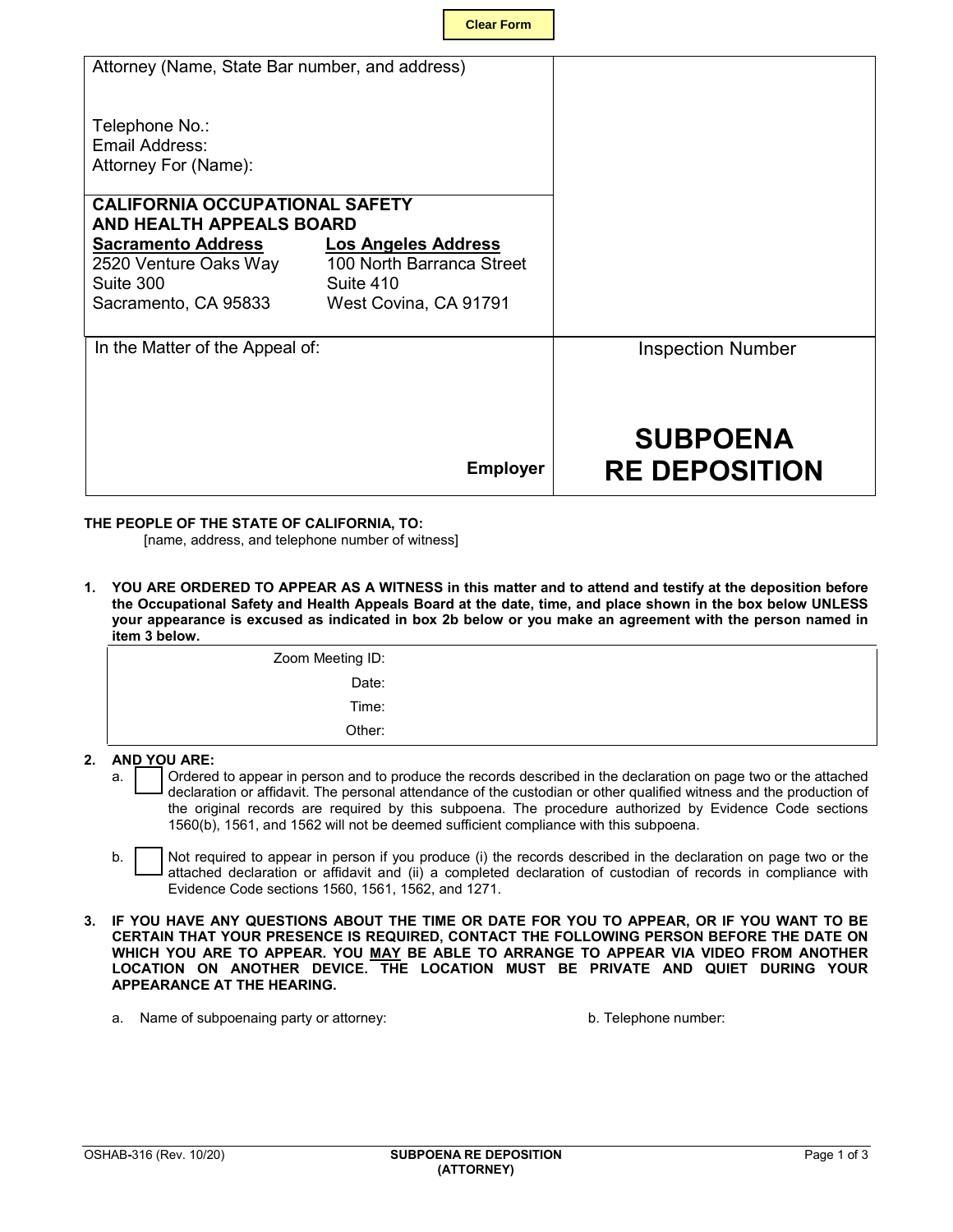| In the Matter of the Appeal of: | <b>Inspection Number</b> |  |  |
|---------------------------------|--------------------------|--|--|
|                                 |                          |  |  |
|                                 |                          |  |  |

- **4. Witness Fees:** You are entitled to witness fees and mileage actually traveled both ways, as provided by law, if you request them BEFORE your scheduled appearance from the person named in item 3.
- **5. IF YOU OBJECT TO THE SUBPOENA, SEEK MODIFICATION OF THE SUBPOENA, OR BELIEVE THAT THE SUBPOENA IS OTHERWISE IMPROPER, YOU MAY FILE A TIMELY MOTION WITH THE BOARD TO QUASH OR MODIFY THE SUBPOENA, PURSUANT TO CALIFORNIA CODE OF REGULATIONS, TITLE 8, SECTION 373.2, SUBSECTION (g).**

## **DISOBEDIENCE OF THIS SUBPOENA MAY BE PUNISHED AS CONTEMPT IN THE MANNER AND FORM PRESCRIBED BY LAW.**

Date: By: Books and the set of the set of the set of the set of the set of the set of the set of the set of the set of the set of the set of the set of the set of the set of the set of the set of the set of the set of the

 $\overline{a}$ 

(Name and Title)

 **ACCESSIBILITY OPTIONS AND ACCOMMODATIONS:** Disability accommodation is available upon request. Any should contact the above listed office or the Statewide Disability Accommodation Coordinator at 1-866-326-1616 (toll free). The coordinator can also be reached through the California Relay Service by dialing 711 or 1-800-735-2929 (TTY) person with a disability requiring an accommodation, auxiliary aid, service, or a modification of policies or procedures or 1-800-855-3000 (TTY-Spanish).

 System or Communication Access Realtime Translation (CART), a sign language interpreter, documents in Braille, large print or on computer disk, and audio cassette recording. Accommodation requests should be made as soon as possible. Accommodations can include, but are not limited to, an Assistive Listening System (ALS), a Computer-Aided Transcription Requests for an ALS or CART should be made no later than five (5) days before the hearing.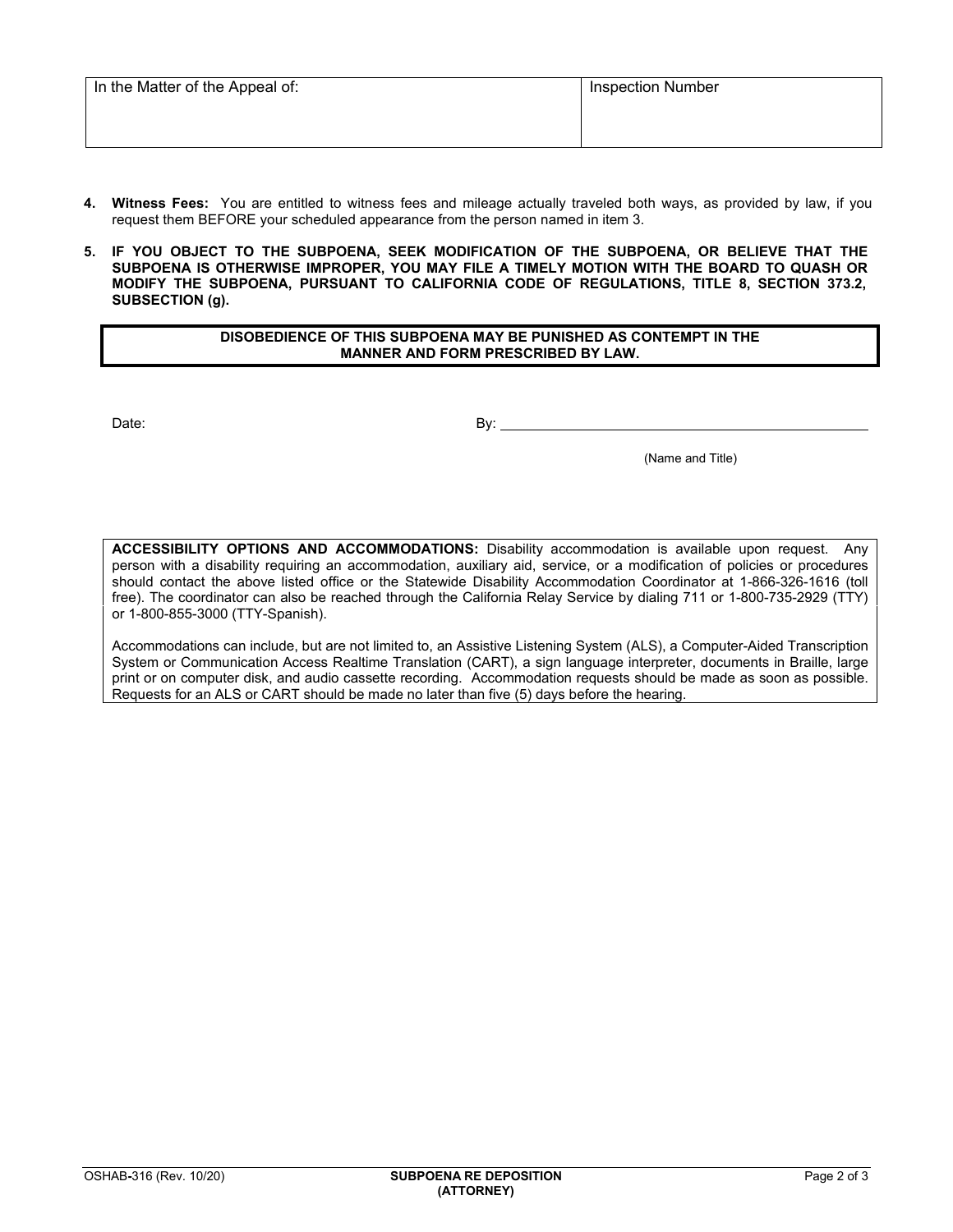| In the Matter of the Appeal of: | Inspection No. |
|---------------------------------|----------------|
|                                 |                |

The production of the documents or other things sought by the subpoena on page one is supported by *(check one)*:

| the attached declaration or $\ $ the following declaration:                                                          |  |  |
|----------------------------------------------------------------------------------------------------------------------|--|--|
| 1. I, the undersigned, declare I am the employer employee DDOSH $3^{rd}$ party/intervenor<br>attorney for (specify): |  |  |

2. The witness has possession or control of the documents or other things listed below, and shall produce them at the time and place specified in the Subpoena Re Deposition on page one of this form. *(Specify exact items to be produced.)*



3. Good cause exists for the production of the documents or other things described in paragraph 2 for the following reasons:

Continued on attachment.

4. The documents or other things described in paragraph 2 are material to the issues involved in this case for the following reasons:

Continued on attachment.

I declare under penalty of perjury under the laws of the State of California that the foregoing is true and correct.

Date: By:

l

(Name and Title)